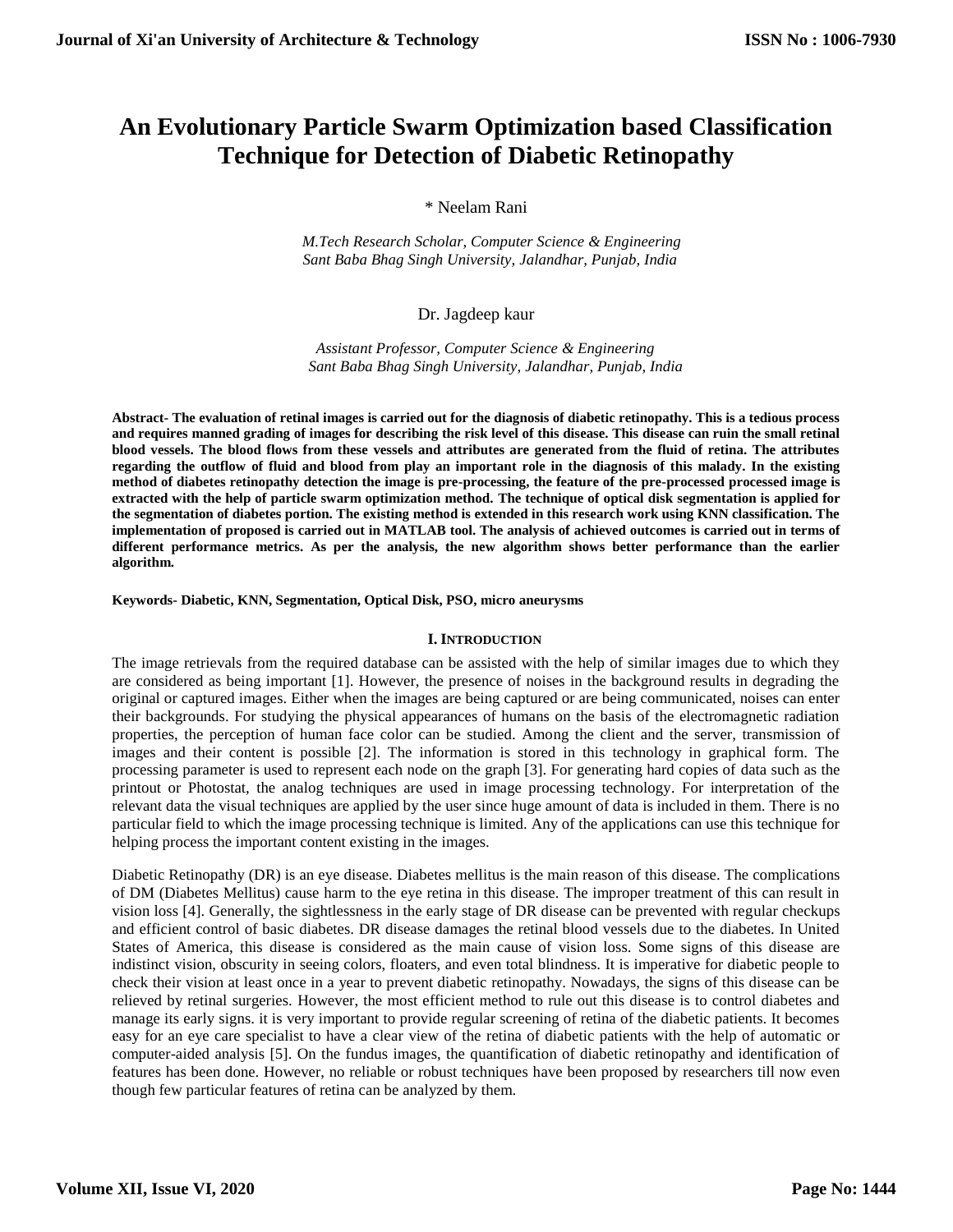Applied classifiers:

*1.1 KNN classifier*: Depending upon the Euclidean distance that exists between a test sample and the particular training samples [8], the value of k-nearest neighbor classifier is calculated. Below equation defines the Euclidean distance that exists between sample xi and  $xI(1=1,2,...,n)$  as:

$$
d(x_i, x_i) = \sqrt{(x_{i1} - x_{i1})^2 + (x_{i2} - x_{i2})^2 + \dots + (x_{ip} - x_{ip})^2} \qquad ...(2)
$$
  

$$
A Ri = \{x \in R_p : d(x, x_i) \le d(x, xm), \forall i \ne m\} \qquad ...(3)
$$

All the neighboring points that are closest to every sample are encapsulated by the Voronoi cell. The above equation defines this Voronoi cell which is represented as Ri for sample xi. All the points that possibly exist in the Voronoi cell Ri are represented by x [9] [10].

#### **II. LITERATURE REVIEW**

Narjes Karami, et al. (2017) recommended a novel algorithm based on DL (Dictionary Learning) for automatically detecting DR [11]. In order to detect this disease, this work made use of digital fundus images. These images were represented in the optimal atomic manner for detecting DR. The detection approach was based on the learned dictionaries by K-SVD algorithm. These dictionaries could distinguish the healthy and diabetic objects. Therefore, in every class, the optimal differentiating atoms were achieved for representing images in minute way. The classification rule was dependent on the optimal sparse demonstration. This implied that the test image was related to the class with minimal amount of particular optimal atoms. This work made use of 30 color fundus images for the testing of recommended approach. This approach achieved accuracy rate of 70% for normal images and 90% for diabetic images.

Enrique V. Carrera, et al. (2017) recommended a computer based diagnosis for earlier detection of DR. This system processed fundus images of retina digitally for disease diagnosis. Classifying the grade of non-proliferative DR in automatic manner on the image of retina was the main aim of this system [12]. It was concluded that implementation of image processing on retinal images could generate satisfactory results in DR detection. The recommended approach provided good results for diagnosing DR. The future work would be focused on evaluating this approach clinically for integrating the existing approaches in a technology for DR detection.

Harini R, et al. (2016) made use of Fuzzy C-Means (FCM) clustering and morphological IP (image processing) for detecting diabetic retinopathy [13]. Image pre-processing was carried out using different techniques. These techniques included image resizing, CLAHE, contrast regulation, gray and green channel withdrawal from the color fundus images. In this work, support vector machine classification model was implemented for the classification purpose. This classifier used some particular features. This classifier efficiently classified DR images with high accuracy, sensitivity and specificity of 96.67%, 100%, and 95.83% respectively.

Toan Bui, et al. (2017) proposed an automatic segmentation approach through which the cotton wool spots which exist within the retinal images are detected such that DR disease can be recognized [14]. For preventing any further losses such as blindness or vision loss, it is important to detect cotton wool previously. The image quality's enhancement which is followed by the removal of optic disc is done through preprocessing. For improving the level of accuracy of classification stage, useful elements are taken with the help of feature extraction method. In order to perform learning and conducting tests by k-fold cross validation, a neural network approach is proposed here. On the DIARETDB1 public data, the evaluation of proposed approach is done in real time. It is seen that in terms of sensitivity, specificity as well as accuracy, the performance of proposed approach is better.

Somchok Kimpan, et al. (2017) proposed a novel approach in which the image properties were extracted by applying image retrieval system in which the theory of gravitation of Newton was applied [15]. The force that exists between pixels that are present in every pixel image is calculated here by using the center of gravity that has similar radius. For extracting a unique feature from the image, RIFH is applied and the results achieved are better. In order to help doctors diagnose the DR treatment decisions, the image retrieval is enhanced by providing more details of retinal DR images. The DR images can be detected and retrieved from the database as per the experimental results. Thus, the retinal disorders can be diagnosed very effectively with the help of this approach.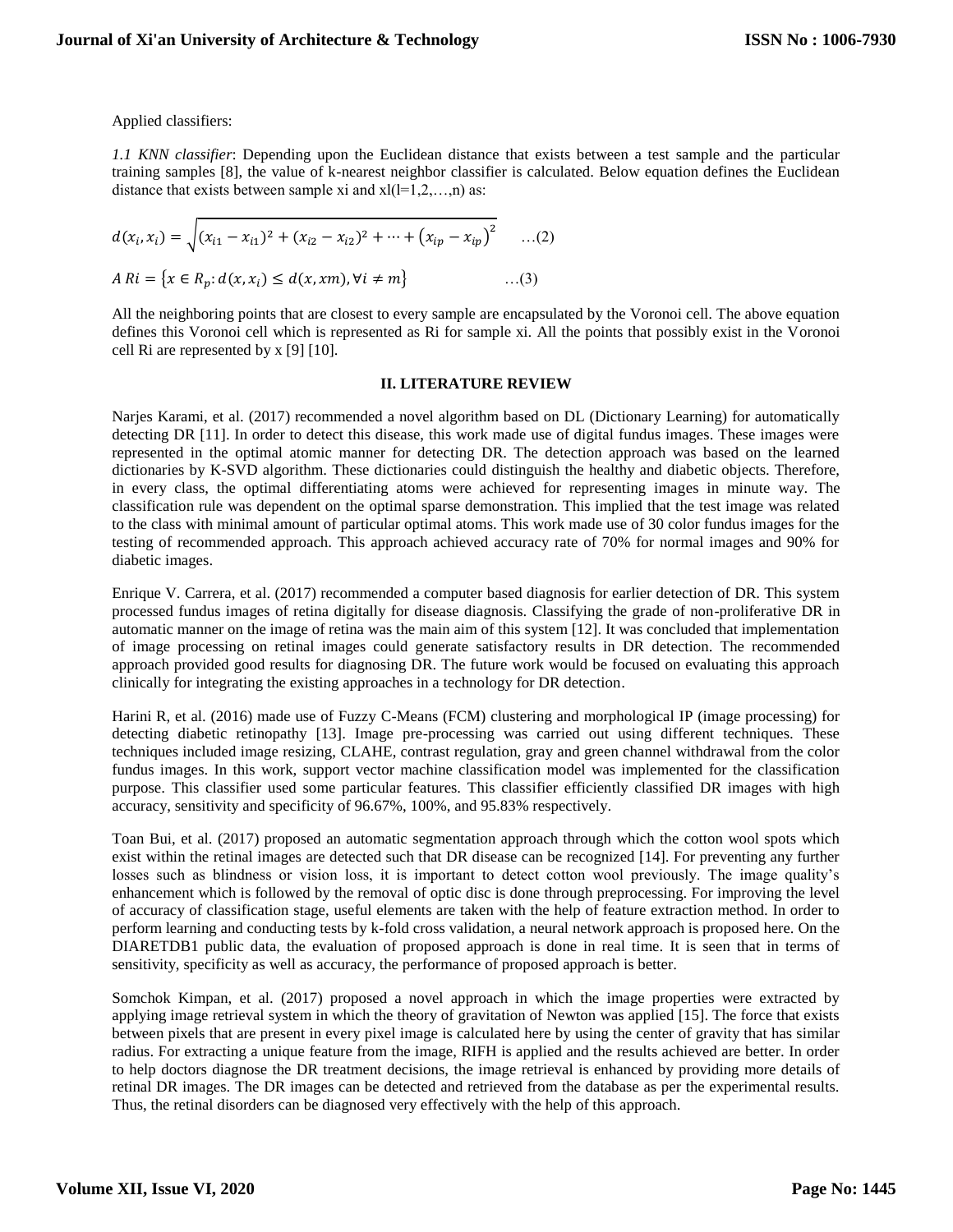Sharad Kumar Yadav, et al. (2016) presented a study in which the different fundus image enhancement techniques applied for detecting DR were analyzed and compared. Presence of noise, poor contrast and non-uniform illumination are some of the common deficiencies available within medical images. Therefore, it is important to perform pre-processing of these images initially [16]. On the basis of spatial domain, several techniques are proposed that enhance the quality of images. However, appropriate results are generated for non-uniform illumination and varieties of low-contract through the declining of these methods. The most appropriate approach is selected with the help of comparative analysis and evaluation of different enhancement techniques. Thus, the detection of DR is improved to greater extent here. During the detection of DR, the pre-processing of fundus image is done for which comparison of different techniques such as CLACHE, HE, ADHE and ESIHE is done. MATLAB simulator is used to perform simulations on proposed technique such that its performance can be evaluated. In terms of different parametric values a fair analysis of different techniques is achieved at the end.

#### **III. RESEARCH METHODOLOGY**

*3.1 Optical disc elimination*: One of the most important tasks in the retinal fundus images is to detect and remove the OD (Optic Disk). This task is considered significant due to its resemblance with the exudates in terms of intensity, color and contrast. Optic disk makes its appearance always in the outcomes of exudate detection. Therefore, its removal is necessary. In addition, OD (Optic Disk) is a vital feature of eye retina. This feature could be employed for the validation of retinal pictures. It is also possible to use this feature for the diagnosis of other maladies such as Glaucoma. In general, this feature can be masked or removed using by identifying the region of interest and its features. Once the pre-processing is performed, the edge detection algorithm is applied for the detection of OD and the blood vessels. One of a popular edge detection algorithm is known as canny edge detection algorithm. This algorithm is used to detect the counter. This algorithm maintains the every local maxima called gradient to improve the indistinct boundaries. Hence, this algorithm detects the edge attributes in optimum manner. In order to generate the mask picture, this process makes use of logical black and white function. This function creates and inverts the image. Then, this process removes the created mask image from the boundary identified image.

*3.2. Blood vessels extraction and removal:* Some retinal features such as micro aneurysms and exudates can be detected by removing blood vessels and OD from the images of retina. The concentration level of features is quite similar. The dilation process can be applied on the intensity image for removing the high levels vessels. Structure elements (SE) can be of different shapes. This work makes use of flat disc shaped formation for the removal of OD and blood vessels.

*3.3. Detection of exudates and micro-aneurysms:* The detection of exudates features is carried out after the removal of blood vessels and OD from the retina image. Exudates can be described as the bright lesions of retinal image. These types of features can be detected by applying morphological closing operation. This closing operation is implemented on the eroded fundus image [12].

*3.4. Apply PSO algorithm*:- The present iteration and earlier iterations are compared on the basis of swarm value. The objective function is identified using the swarm value having maximum iteration. The following expression describes the dynamic objective function. Execution of every iteration changes the value.

$$
v_{i+1} = v_i + c * rand * (p_{best} - x_i) + c * rand * (g_{best} - x_i)
$$

In the above equation,  $V_i$  represents the element velocity. The variable  $p_{best}$  represents the optimum value among accessible options. The variable "rand.x" represents random number. This is the value given to every feature of the website. The "c" variable defines this value. This procedure selects the optimum value recognized from overall population and demonstrates it as p<sub>best</sub>. The best value selected after each iteration is represented by "g<sub>best"</sub>. The obtained value is added with the traverse value of every attribute for concluding the objective function. This phenomenon is given as:

$$
x_{i+1} = x_i + v_{i+1}
$$

The "x <sub>(i+1)</sub>" denotes position vector. These multi-objective optimization issues are solved by using dynamic PSO algorithms regarding the best computed value. The PSO algorithm gives the data utilized for encryption as input.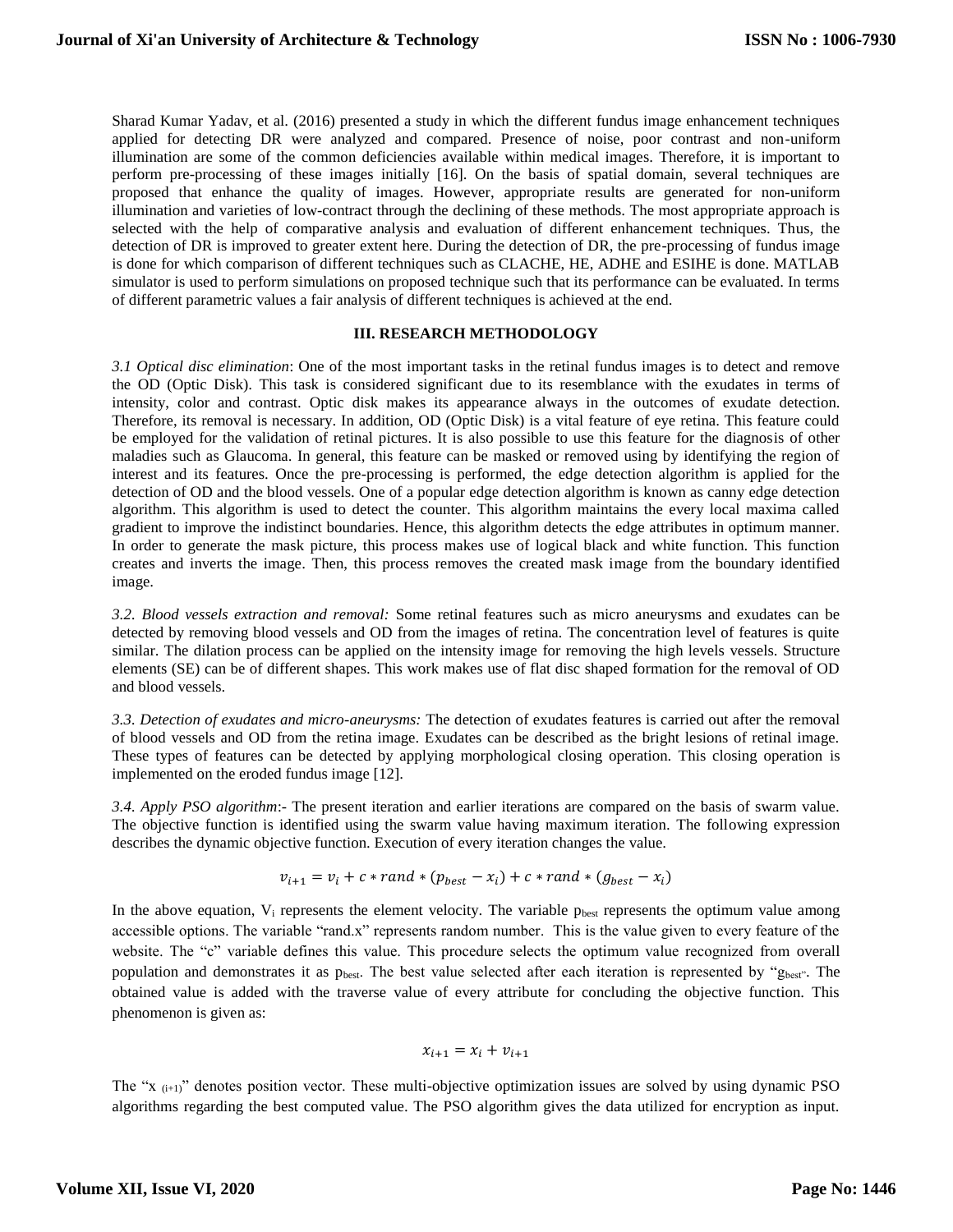The key utilized for encoding provides support to generate enhanced value. It is possible to resolve issues related to both classification as well as regression using KNN classifier. But, the use of this classifier is quite common in solving the industrial classification issues. To evaluate any technique we generally look at 3 important aspects:





## **IV. GRADING THE DIABETIC RETINOPATHY DISEASE AFTER CLASSIFICATION**

1) Normal (if no micro aneurysms, exudates and hemorrhages are detected than image is classified as normal) No any dot appears in normal case.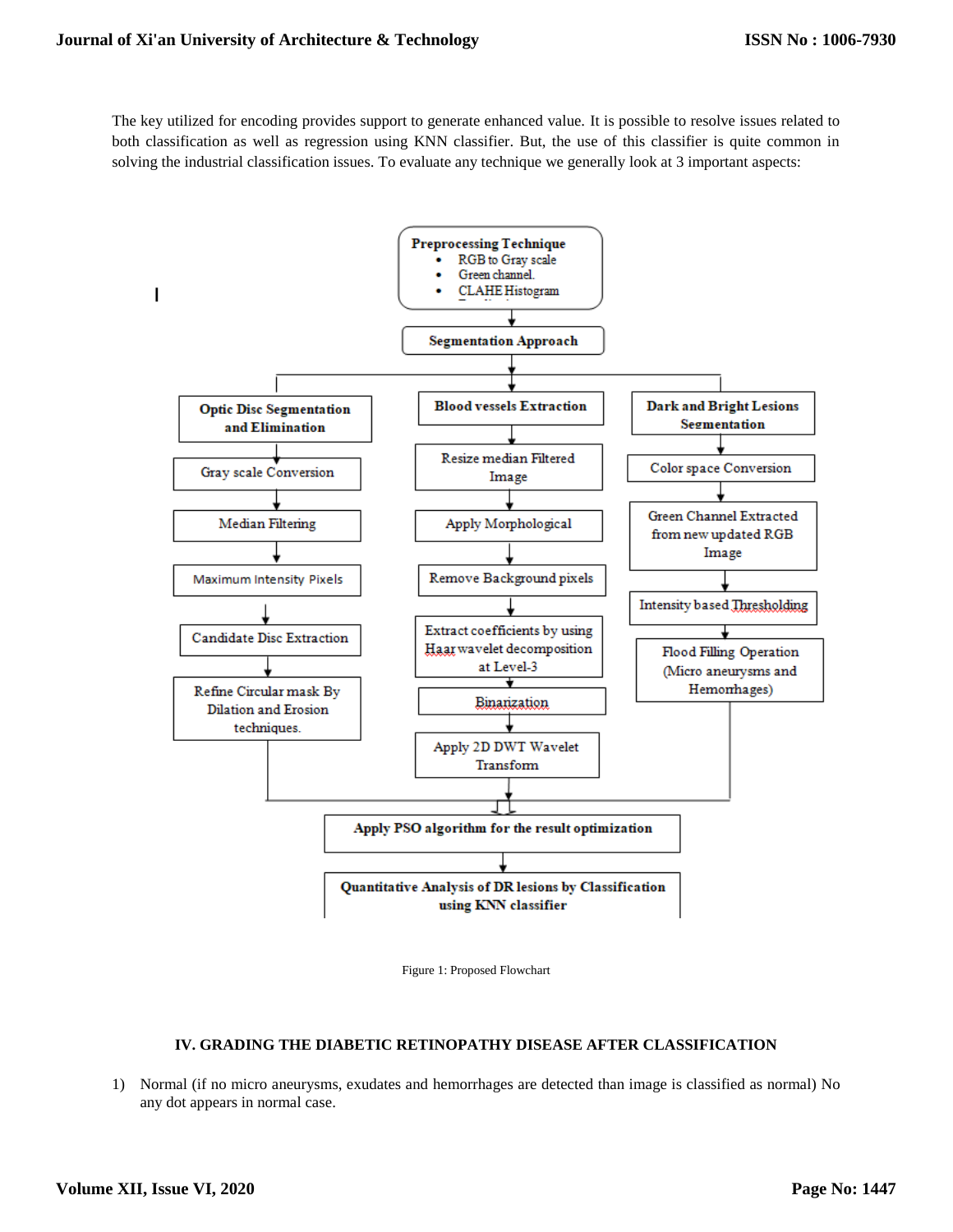- 2) Non-proliferative diabetic retinopathy (if bright lesion, exudates are detected than disease classified as NPDR ) Dot size is medium and range between 5 and 10.
- 3) Proliferative diabetic retinopathy(if micro aneurysms, hemorrhages are detected than disease classified as PDR, this is advance stage where deep dot size large and range above 10)



Figure 2: classification

As shown in figure the fourth phase of the implementation the PSO and Classification. The image is taken as input which is converted to grayscale. The grayscale image is segmented using the optical disk segmentation technique. In the last phase, the PSO used for feature extraction and KNN classifier is applied which will classify diabetes portion.

## **V. RESULT AND DISCUSSION**

Mathematical software that is used in industry as well as academia for performing various simulations is called MATRIX LABORATORY or MATLAB. For almost all the applications of science and engineering, MATLAB acts as an interactive program as it provides numerical computation and data visualization and has programming capabilities which make it a very useful tool. Symbolic manipulations cannot be performed on MATLAB without using any additional Toolboxes which was possible earlier in other mathematical packages. However, for numerical calculations, this tool is used very popularly

Performance measures obtained using proposed method:

Database: Messidor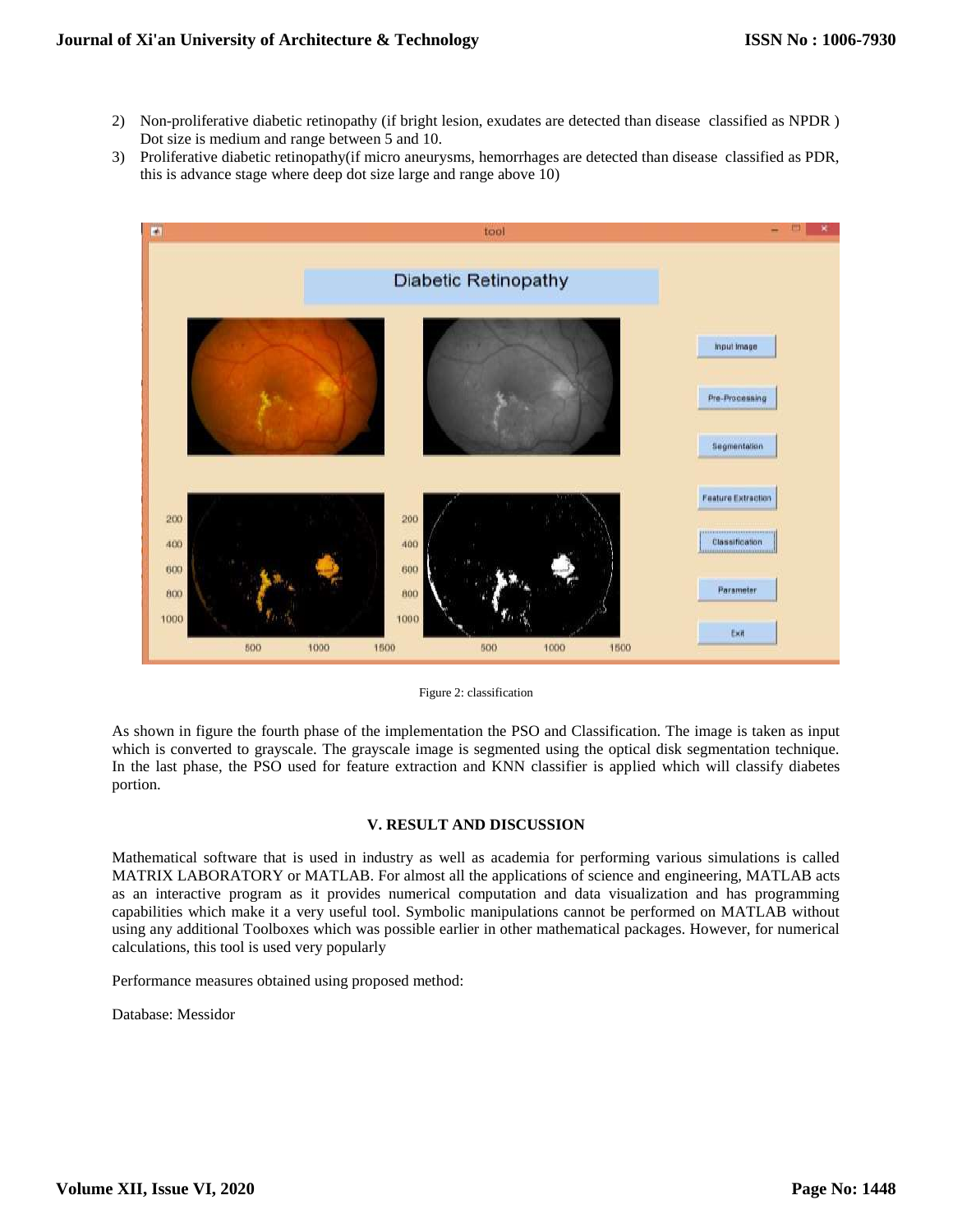Table No.1 Comparison

| <b>Approach</b>    | <b>Previous</b> | <b>Current</b> |
|--------------------|-----------------|----------------|
| <b>Sensitivity</b> | 86.03%          | 92.57%         |
| <b>Specificity</b> | 79.69%          | 87.57%         |
| <b>Accuracy</b>    | 84.00%          | 95%            |

Figure 2 shows the performance analysis of recommended and earlier algorithm in terms of accuracy using different types of retinal pictures. As per the achieved outcomes, the recommended algorithm shows more accuracy than the earlier algorithm.



Figure 2 Accuracy Analysis

Figure 3 shows the performance analysis of recommended and earlier algorithm in terms of sensitivity using different types of retinal pictures. As per the achieved outcomes, the recommended algorithm shows more sensitivity than the earlier algorithm.



Figure 3 Sensitivity Analysis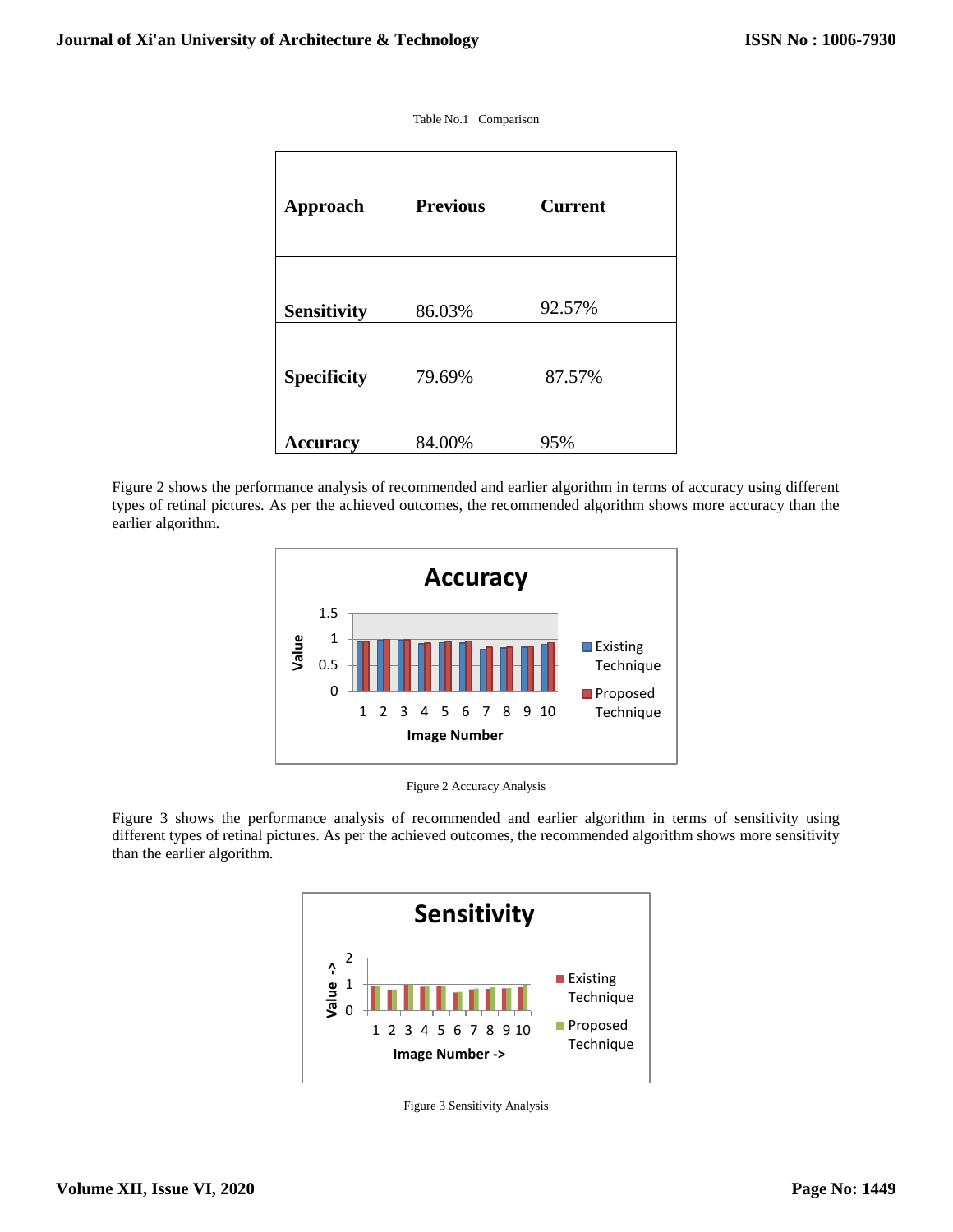

Figure 4 Specificity Analysis

Figure 4 shows the performance analysis of recommended and earlier algorithm in terms of specificity using different types of retinal pictures. As per the achieved outcomes, the recommended algorithm shows more specificity than the earlier algorithm.

#### **VI. CONCLUSION**

Diabetic Retinopathy (DR) is an eye disease. Diabetes mellitus is the main reason of this disease. The complications of DM (Diabetes Mellitus) cause harm to the eye retina in this disease. In United States of America, this disease is considered as the main cause of vision loss. Some signs of this disease are indistinct vision, obscurity in seeing colors, floaters, and even total blindness. It is imperative for diabetic people to check their vision at least once in a year to prevent diabetic retinopathy. With the time, a lot of approaches have been presented to diagnose this disease in early stage. In general, the evaluation of retina images is carried out for diagnosing this disease. But, this is a tedious process and requires manned grading of images for describing the risk level of this disease. This disease can ruin the small retinal blood vessels. The blood flows from these vessels and attributes are generated from the fluid of retina. There are mainly three stages included in the detection of DR disease. These stages are called pre-processing, feature extraction and classification. This work implements KNN classifier for classifying diabetic regions from the retinal images. The new approach shows better performance than earlier approach in terms of different performance metrics for DR detection.

#### **REFERENCES**

[1] T. Young, Gerbrands, "Fundamentals of Image Processing", Paper Back, ISBN 90-756, 9th January 2007.

[2] Dutta MK, ParthaSarathi M, Ganguly S, Ganguly S, Srivastava K, "An image processing based technique for comprehensive detection , grading of non proliferative diabetic retinopathy from fundus images", 2017

[3] Sameti M., Ward R.K., Parkes J.M., Palcic B., "Image effective Feature Extraction in the Last Screening Mammograms Prior to Detection of Breast Cancer", IEEE journal, VOL. 3, NO. 1, February 2009

[4] Gandhi T., Trivedi M.M., "Pedestrian Protection Systems: Survey, Issues and Challenges", IEEE, VOL. 8, NO. 3, September 2007

[5] V. Kumar, T. Lal, P. Dhuliya, and Diwaker Pant, "A comparison and study of different image segmentation algorithms", ICACCA, , IEEE 2016, pp. 1-6

[6] R. Radha, and S. Jeyalakshmi, "An effective algorithm for edges and veins detection in images of leaf", WCCCT, 2014 World Congress on, IEEE 2014, pp. 128-131

[7] P. Gupta, "A Survey on Real Time Image Processing", Journal of Global Research in Computer Science (UGC Approved Journal) 4, no. 8 (2013): 30-39

[8] Khin Yadanar Win, Somsak Choomchuay, "Automated detection of exudates using histogram analysis for Retinal Images", IEEE Conference, ISPACS, 24-27 Oct. 2016.

[9] Jiri Gazarek, Jiri Jan, Radim Kolar, Jan Odstrcilik, "Retinal nerve fibr layer detection in camera images compared to results from optical coherence tomography", IEEE, Nov. 2011.